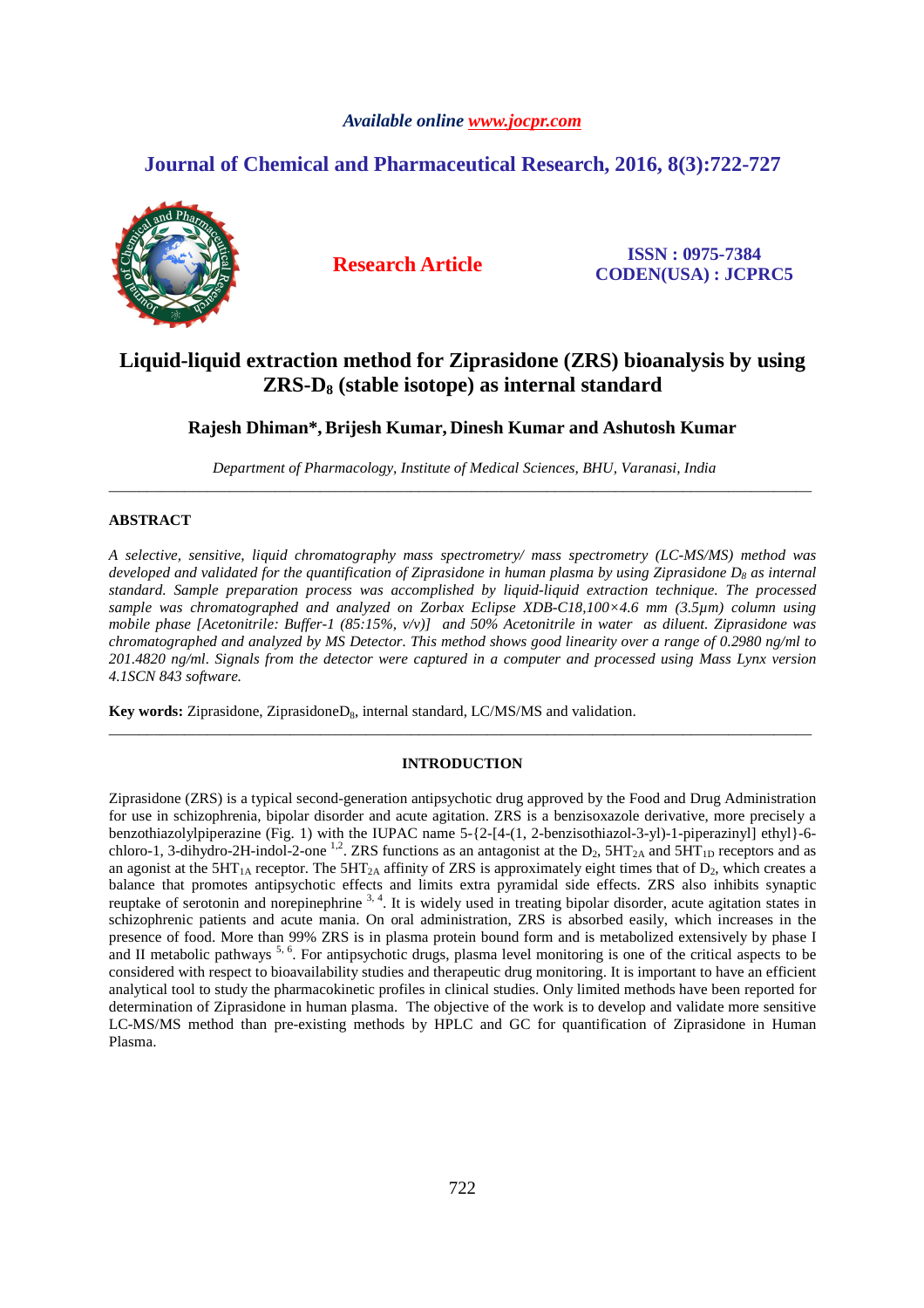

**EXPERIMENTAL SECTION** 

# **Chemicals and reagents**

Ziprasidone (Fig.1) and Ziprasidone  $D_8$  (Fig. 2) as internal standard (IS) were purchased from Clearsynth Research Center, Hyderabad. The purity of these compounds was higher than 98%. Acetonitrile (HPLC grade), Formic acid (AR grade), Human Plasma (K3EDTA), Plastic containers (Tarson), Ammonium acetate (AR Grade), Tert Butyl Methyl Ether (HPLC grade) and Water (HPLC grade) were used throughout the analysis.

#### **Preparation of Solutions**

Buffer-1- (5 mM Ammonium Acetate in water), Buffer-2(0.1% Formic acid in 5mM Ammonium Acetate), Buffer-3(0.1% Formic acid in water),Mobile Phase- Acetonitrile: Buffer-1 (85:15, v/v), Diluent- Acetonitrile: Water (50:50, v/v), Reconstitution solution (Acetonitrle: Buffer-2,90:10,V/V), Strong Wash Solution-(1% formic acid in Acetonitrile: water,90:10%,V/V), Weak Wash Solution-(1% formic acid in Acetonitrile: water, 50:50%,V/V) were used throughout the analysis. All the solutions were used for four days from date of preparation.

#### **Preparation of Standard Stock Solutions (w/v)**

5.00 mg of Ziprosidone working standard was weighed and transferred into 5ml volumetric flask and 2.5ml methanol was added to dissolve working standard. The volume was made up to mark with methanol with final concentration of 1000.00 $\mu$ g/ml for Ziprosidone. 5.00 mg of Ziprosidone D<sub>8</sub> working standard was weighed and transferred into 5 ml volumetric flask and 2.5ml methanol was added to dissolve working standard. The volume was made up to mark with methanol to a final concentration of 1000.00µg/ml for ZiprosidoneD<sub>8</sub>. Then final concentration of 100ng/ml was made for internal standard. All the calculations were made on the basis of molecular weight and purity. The stock solutions of analyte and internal standard were stored in a refrigerator at  $2^{\circ}C$  -8° to avoid degradation.

#### **Instrumentation and Chromatographic Conditions**

The chromatography was performed on WATERS XEVO TQMS with cooling auto sampler and column oven having temperature control. Zorbax Eclipse XDB-C18 with configuration  $100\times4.6$  mm (3.5µm) column was employed. The column temperature was maintained at 40 °C and chromatographic separations were achieved with isocratic elution using a mobile phase composed of [Acetonitrile: Buffer-1  $(85:15, v/v)$ ] .The flow rate was set at 1000 µl/min, run time was 2.50 minutes, positive mode of ionization and retention time for Analyte and IS were 1.20 $\pm$ 0.40 min and 1.20 $\pm$ 0.40 min respectively. The auto sampler was conditioned at 10 $\degree$ C and a volume of 10 $\mu$ l of sample solution was programmed to be injected through auto sampler mode. Other tuning parameters and mass spectroscopic conditions like Capillary at 3.50 kV, Desolvation Gas at 900 L/Hr, Cone Gas Flow at 100 L/Hr, Desolvation Temp. at 550  $^0C$ , Source Temp. at 150  $^0C$ , cone at 45V, and D<sub>well</sub> time at 0.200 sec. were employed. The samples were analyzed by mass spectrometry in the multiple reaction monitoring mode using the  $[M+H]^+$  ionization i.e.  $m/z$  413.00 to 193.99 for Ziprasidone and  $m/z$  421.10 to 193.98 for the internal standard (Ziprasidone  $D_8$ ) with collision energy of 30eV for both the ionizations.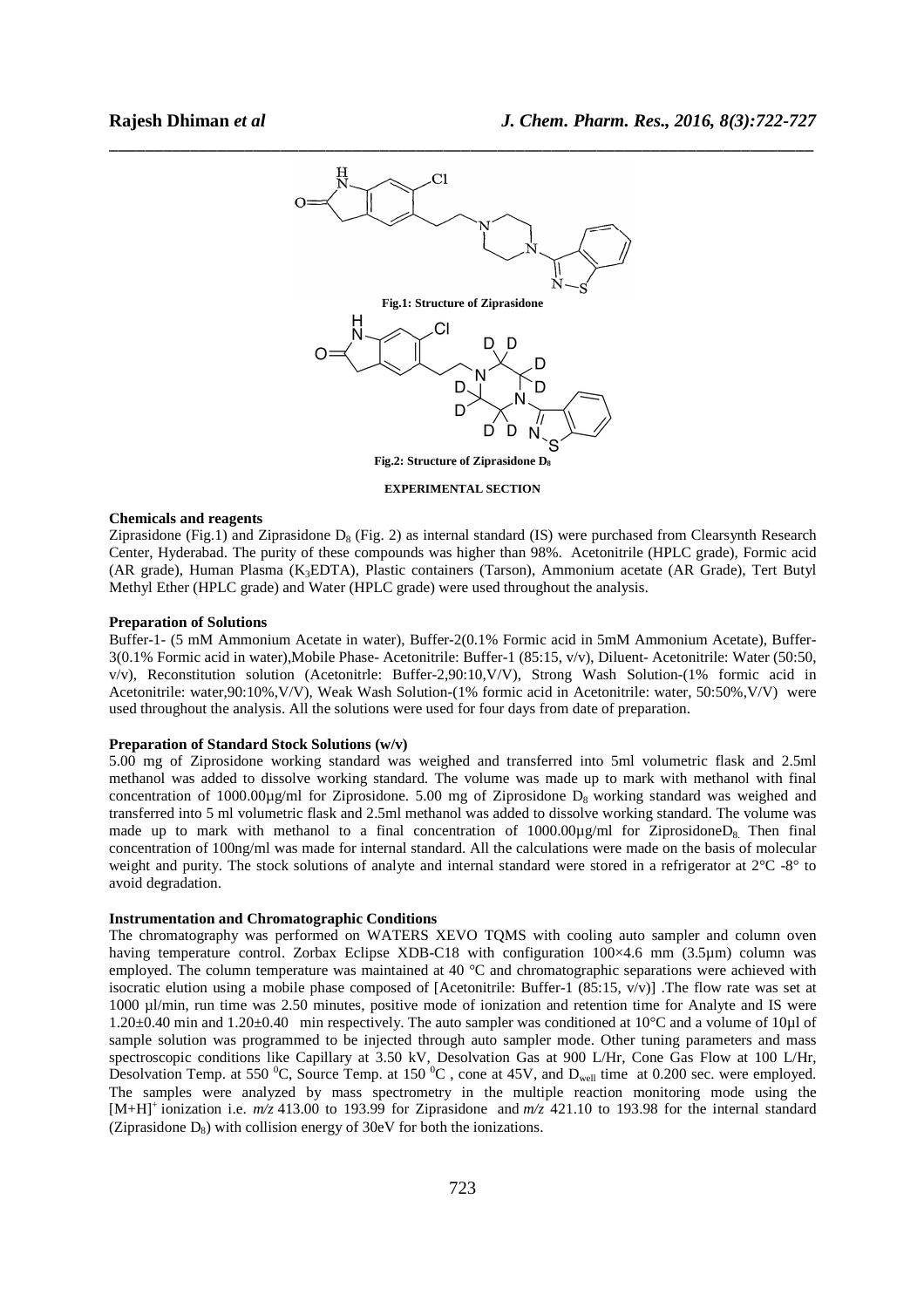#### **Sample Preparation**

The thawed samples were vortexed to ensure complete mixing of contents.50 µl of internal standard solution (100ng/ml) was added to all the samples except blank. 100 µl of plasma sample was pipetted out into respective vials containing internal standard solution.100 µl of Buffer-2 was added to all the samples and they were vortexed. 2.5 ml of TBME (tert butyl methyl ether) was added to all the samples and capped tightly. The samples were kept on vibramax at 2000 rpm for 10 minutes. The samples were centrifuged at 3500 rpm for 5 minutes in a refrigerated centrifuge between  $2^{\circ}$ C to  $8^{\circ}$ C. 2.0 ml of upper layer was collected from each labeled RIA vials and all the samples were dried under nitrogen evaporator at  $40^{\circ}$ C and 15 psi. The dried residue was reconstituted with 250 µl of reconstitution solution. All the samples were vortexed and transferred into respective labeled auto-injector vials and loaded into LC-MS/MS.

\_\_\_\_\_\_\_\_\_\_\_\_\_\_\_\_\_\_\_\_\_\_\_\_\_\_\_\_\_\_\_\_\_\_\_\_\_\_\_\_\_\_\_\_\_\_\_\_\_\_\_\_\_\_\_\_\_\_\_\_\_\_\_\_\_\_\_\_\_\_\_\_\_\_\_\_\_\_

# **Method Validation**

The method validation parameters were performed according to the United State Food and Drug Administration (FDA) guidelines<sup>7</sup>. Selectivity, Linearity, Accuracy, Precision, Recovery, Stability studies and Matrix effect were performed. Each batch of spiked plasma samples were includes one complete calibration curve (consisting of one blank plasma, one blank plasma with internal standard and eight different non-zero concentration samples) and six replicates of quality control samples like LLOQ, LQC, INTQC, MQC and HQC (Fig. 3-8) were used for performing validation parameters.

#### **Selectivity**

A selectivity study was designed to investigate whether endogenous constituents and other substances existing in samples would interfere with the detection of Ziprasidone and IS. Selectivity was studied by comparing the chromatograms of six different batches of human blank plasma with the corresponding spiked plasma.

### **Linearity, LLOQ and LOD**

The linearity of calibration curves were determined by plotting the peak area ratio of Ziprasidone to IS versus the nominal concentration of Ziprasidone with weighted  $(1/x^2)$  least square linear regression. The lower limits of quantification (LLOQ) and limits of detection (LOD) were calculated based on signal-to-noise ratio of 10:1 and 3:1, respectively, indicating that this method was sensitive for the quantitative evaluation of Ziprasidone.

#### **Precision and accuracy**

For the evaluation of intra-batch precision and accuracy, six replicate of QC samples were analyzed at five concentration levels. For the evaluation of inter-batch precision and accuracy, six replicates of QC samples were analyzed at five concentration levels on three consecutive days.

#### **Extraction recovery**

The extraction recoveries were evaluated by comparing peak areas obtained from the spiked samples before extraction with those after extraction at corresponding concentrations. The extraction recoveries of Ziprasidone and IS were determined by analyzing six replicates of QC samples at three concentration levels, respectively.

#### **Matrix effect**

The matrix effect was evaluated by comparing the peak areas of the post-extracted spiked QC samples with those of corresponding standard solutions. The matrix effect of Ziprasidone was determined by analyzing nine plasma samples at two concentration levels in tripilicate.

### **Stability**

The stability experiments were performed to evaluate the stability of Ziprasidone in human plasma under the following conditions: short-term stability at room temperature for 24 h; long-term stability at −70◦C for 30 days; three freeze–thaw (room temperature) cycles on consecutive days. All stability tests in plasma were performed by analyzing three replicates of QC samples at two concentration levels. The determined concentrations were compared with the nominal values.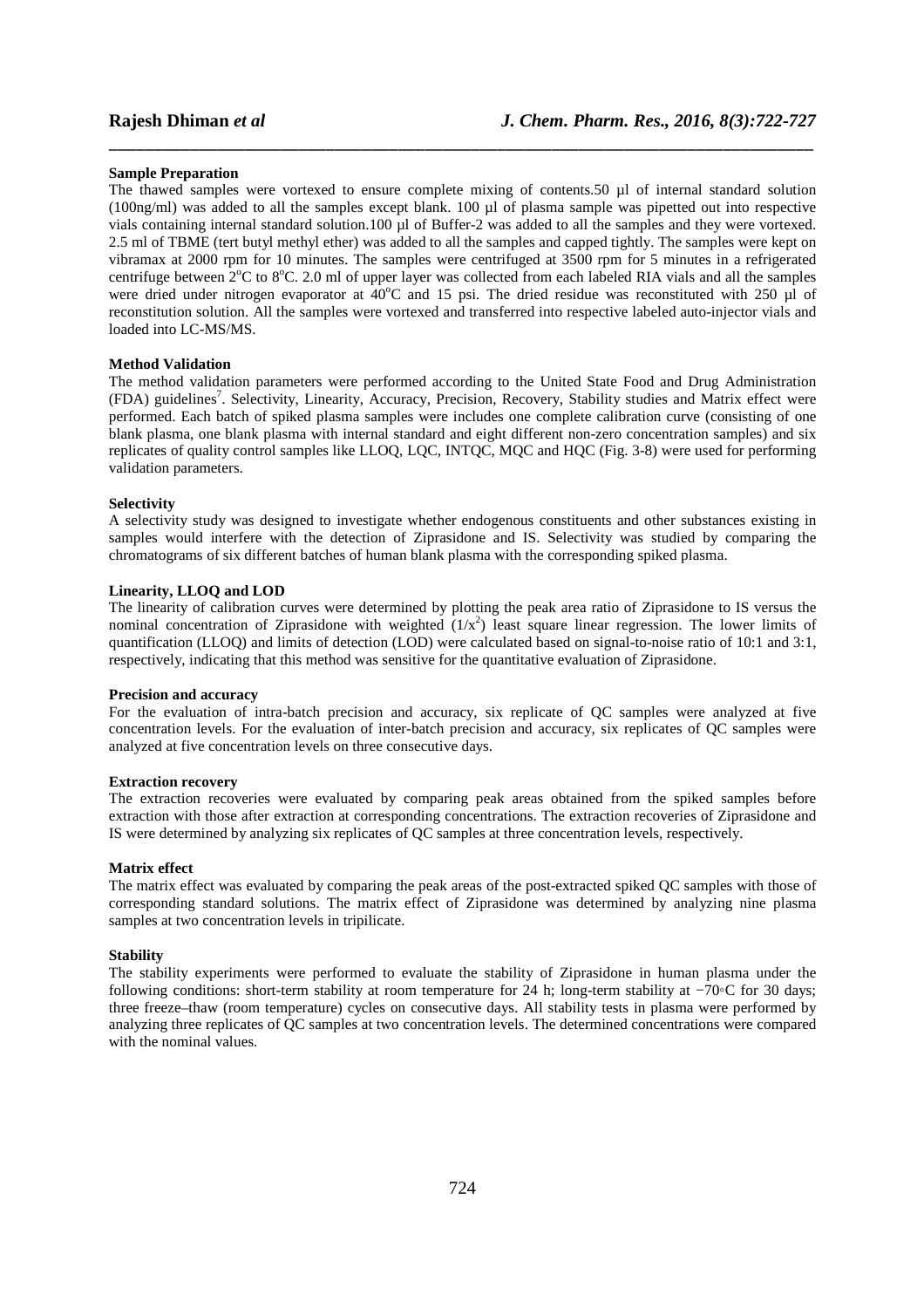



### **Selectivity**

A selectivity study was designed to investigate whether endogenous constituents and other substances existing in samples would interfere with the detection of Ziprasidone and IS. There was no interference at retention times of 1.20 min (IS) and 1.20 min Ziprasidone .The detection of IS and Ziprasidone by SRM was highly selective with no significant interference.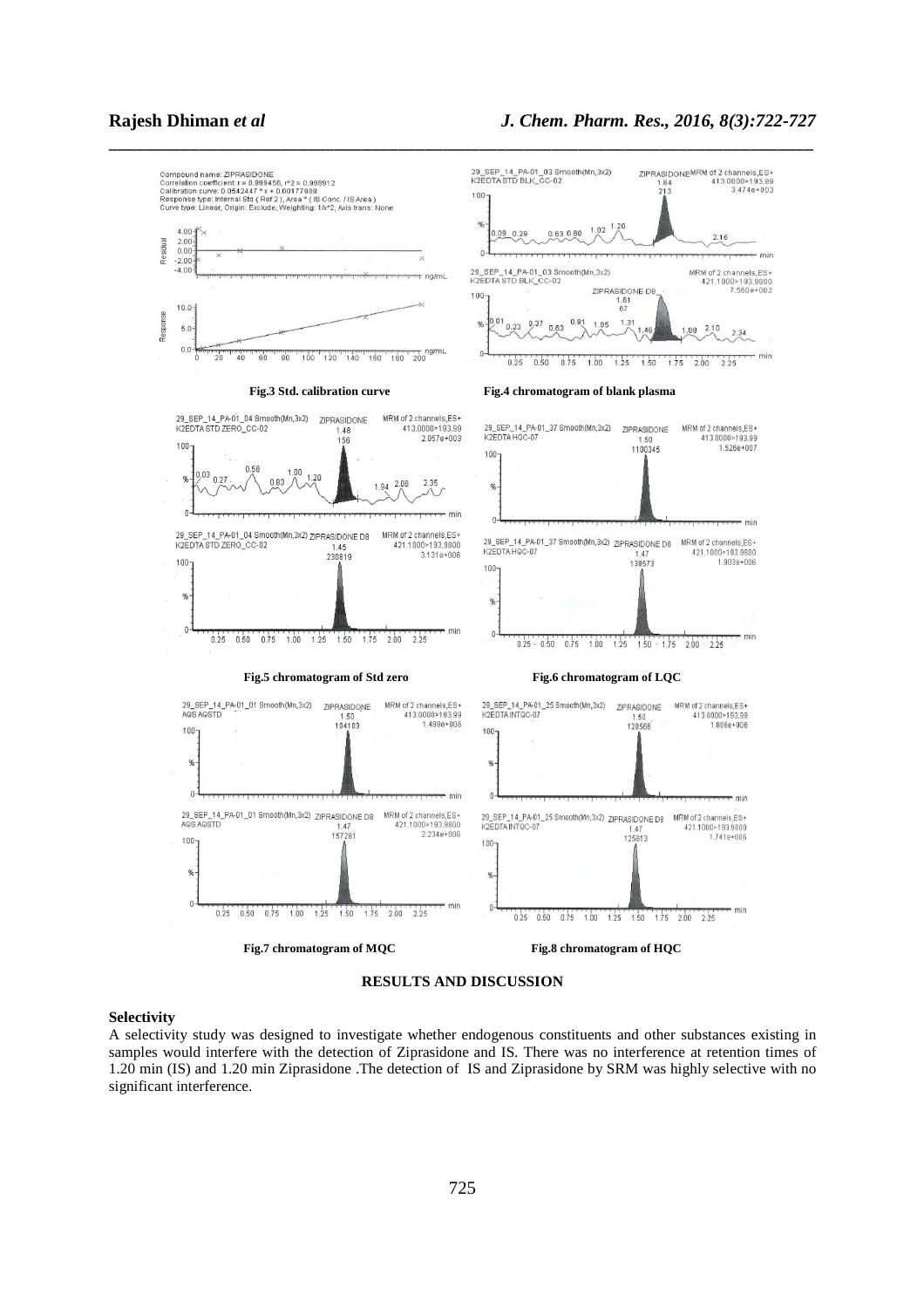### **Linearity**

The calibration curves calculated in the range 0.2980 to 201.4820 ng/ml were linear to analyze Ziprasidone from human plasma. The slopes, intercepts, and correlation coefficients of the regression equations were determined by least squares linear regression using a weighting factor of  $1/x^2$ . The typical equation for the standard curves was  $y =$  $0.0410x + 0.00427$  (r = 0.9953) for Ziprasidone. Deviations were within  $\pm 15\%$  for all regression equations.

\_\_\_\_\_\_\_\_\_\_\_\_\_\_\_\_\_\_\_\_\_\_\_\_\_\_\_\_\_\_\_\_\_\_\_\_\_\_\_\_\_\_\_\_\_\_\_\_\_\_\_\_\_\_\_\_\_\_\_\_\_\_\_\_\_\_\_\_\_\_\_\_\_\_\_\_\_\_

### **Precision and accuracy**

The intra-batch and inter-batch precisions and accuracies of human plasma samples were analyzed by taking six replicates each of LOQQC, LQC, INTQC, MQC, and HQC samples in each batch. The results are summarized in Table 1. At all levels, the results obtained for % CV and % Nominal were acceptable, which indicate that the method is reliable and reproducible for the determination of Ziprasidone in human plasma.

| OC ID                    | <b>LOQQC</b> | <b>LQC</b> | <b>INTOC</b> | <b>MQC</b> | HQC       |
|--------------------------|--------------|------------|--------------|------------|-----------|
| Actual Conc. (ng/mL)     | 0.2120       | 0.6080     | 16.9160      | 105.7280   | 211.4560  |
| Calculated Conc. (ng/mL) | 0.2418       | 0.6023     | 15.0632      | 92.5669    | 182.8692  |
|                          | 0.2223       | 0.5874     | 14.2291      | 94.3191    | 187.4166  |
|                          | 0.2078       | 0.5691     | 15.5748      | 96.1949    | 186.4671  |
|                          | 0.2160       | 0.5692     | 14.8890      | 91.5529    | 185.6936  |
|                          | 0.2356       | 0.5729     | 15.1593      | 90.2424    | 185,6780  |
|                          | 0.2087       | 0.5746     | 14.8724      | 90.8370    | 185.5635  |
| Mean                     | 0.22203      | 0.57925    | 14.96463     | 92.61887   | 185.61467 |
| SD.                      | 0.014083     | 0.013143   | 0.441622     | 2.264528   | 1.518160  |
| $\%$ CV                  | 6.34         | 2.27       | 2.95         | 2.44       | 0.82      |
| %Nominal                 | 104.73       | 95.27      | 88.46        | 87.60      | 87.78     |

# **Recovery**

Extraction recoveries of Ziprasidone from the low, medium, and high QC samples ranged from 75.2 to 81.4% with a maximum RSD of 12.7%. Mean while, the extraction recoveries of IS ranged from 70.9 to 75.0% with a maximum RSD of 12.5%. The results revealed that the sample pretreatment approach employed in the present work gave reproducible recoveries for Ziprasidone and IS.

### **Stability**

The stability of Ziprasidone in human plasma was checked and it was concluded that Ziprasidone in human plasma was stable in the reconstituted solution for 24 hrs at 20◦C. The relative error (%RE) of Ziprasidone in human plasma between the initial concentrations and the concentrations following the three freeze–thaw cycles was within  $\pm 15.0\%$ . In addition, the processed samples were also stable at −70◦C for 30 days.

| OC ID               | <b>LQC</b> | <b>LOC</b> | <b>LQC</b> | HQC       | <b>HQC</b> | <b>HQC</b> |
|---------------------|------------|------------|------------|-----------|------------|------------|
| Actual Conc.(ng/ml) | 0.5900     | 0.5900     | 0.5900     | 210.6420  | 210.6420   | 210.6420   |
|                     | 0.6444     | 0.6454     | 0.6506     | 209.8127  | 210.4185   | 211.0701   |
| 2                   | 0.6247     | 0.6331     | 0.6287     | 210.4297  | 211.0784   | 220.5715   |
| 3                   | 0.6221     | 0.6169     | 0.6374     | 211.7847  | 211.3595   | 209.9958   |
| 4                   | 0.6099     | 0.6359     | 0.6516     | 213.7671  | 207.7483   | 212.9317   |
| 5                   | 0.6528     | 0.6460     | 0.6522     | 214.0864  | 212.8923   | 216.4808   |
| 6                   | 0.6290     | 0.6287     | 0.6320     | 217.5233  | 213.8969   | 215.7260   |
| 7(Haemolysed)       | 0.6350     | 0.6462     | 0.6282     | 213.3019  | 210.7508   | 214.3789   |
| 8(Lipemic)          | 0.6452     | 0.6344     | 0.6405     | 218.7565  | 209.9084   | 210.0211   |
| 9(Heparin)          | 0.6383     | 0.6468     | 0.6195     | 212.2880  | 217.3989   | 220.6088   |
| Mean                | 0.63904    | 0.63704    | 0.63787    | 213.51781 | 211.71693  | 214.64274  |
| <b>SD</b>           | 0.016634   | 0.010175   | 0.011783   | 2.992981  | 2.752067   | 4.092839   |
| $\%$ CV             | 2.60       | 1.60       | 1.85       | 1.40      | 1.30       | 1.91       |
| % Nominal           | 108.31     | 107.97     | 108.11     | 101.37    | 100.51     | 101.91     |

**Table 2: Matrix effect of Ziprasidone** 

# **Matrix Effect**

The potential for co-extracted matrix component to influence the detector response of Analyte and Internal Standard was evaluated in six independent lots of blank K<sub>3</sub>EDTA human normal plasma, one lot of heamolyzed plasma, one lot of lipemic plasma and one lot of heparin plasma. Aqueous standard equivalent to LQC and HQC level